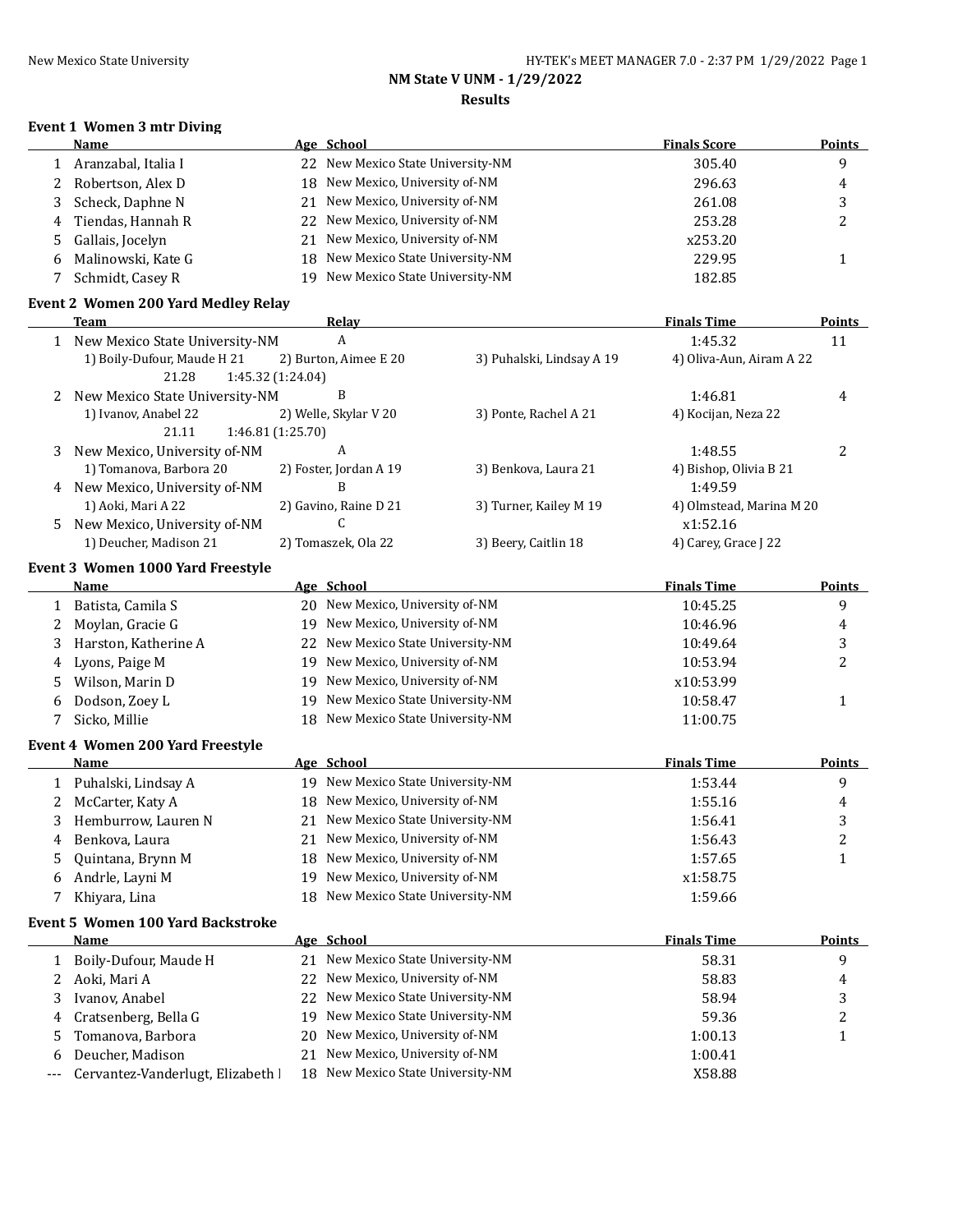# **NM State V UNM - 1/29/2022**

### **Results**

## **Event 6 Women 100 Yard Breaststroke**

|       | <b>Name</b>                             |     | Age School                                                       | <b>Finals Time</b>  | <b>Points</b>    |
|-------|-----------------------------------------|-----|------------------------------------------------------------------|---------------------|------------------|
| 1     | Burton, Aimee E                         |     | 20 New Mexico State University-NM                                | 1:05.47             | 9                |
| 2     | Welle, Skylar V                         | 20  | New Mexico State University-NM                                   | 1:06.19             | 4                |
| 3     | Foster, Jordan A                        |     | 19 New Mexico, University of-NM                                  | 1:07.30             | 3                |
| 4     | Gavino, Raine D                         | 21  | New Mexico, University of-NM                                     | 1:08.31             | $\boldsymbol{2}$ |
| 5     | Andrusak, Jordan K                      | 22  | New Mexico State University-NM                                   | 1:08.66             | $\mathbf{1}$     |
| 6     | Raagas, Kiana M                         | 18  | New Mexico, University of-NM                                     | 1:08.71             |                  |
| 7     | Tomaszek, Ola                           | 22  | New Mexico, University of-NM                                     | x1:09.01            |                  |
| 8     | Villa, Natalia A                        | 22  | New Mexico State University-NM                                   | x1:09.50            |                  |
| ---   | Pino, Gracie A                          | 18  | New Mexico State University-NM                                   | X1:07.21            |                  |
| $---$ | Garcia, Chloe E                         | 21  | New Mexico State University-NM                                   | X1:09.44            |                  |
| $---$ | Cason, Ayanah L                         | 19. | New Mexico State University-NM                                   | X1:12.10            |                  |
|       | <b>Event 7 Women 200 Yard Butterfly</b> |     |                                                                  |                     |                  |
|       | Name                                    |     | Age School                                                       | <b>Finals Time</b>  | <b>Points</b>    |
| 1     | Turner, Kailey M                        |     | 19 New Mexico, University of-NM                                  | 2:09.36             | 9                |
| 2     | Hill, Molly                             | 20  | New Mexico State University-NM                                   | 2:09.45             | 4                |
| 3     | Harston, Katherine A                    | 22  | New Mexico State University-NM                                   | 2:09.50             | 3                |
| 4     | Hartley, Jordan A                       | 21  | New Mexico, University of-NM                                     | 2:10.01             | $\boldsymbol{2}$ |
| 5     | Ponte, Rachel A                         | 21  | New Mexico State University-NM                                   | 2:13.28             | $\mathbf{1}$     |
| 6     | Beery, Caitlin                          | 18  | New Mexico, University of-NM                                     | 2:15.99             |                  |
| 7     | Dodson, Zoey L                          | 19  | New Mexico State University-NM                                   | x2:16.91            |                  |
| ---   | Miele, Mikaela E                        | 22  | New Mexico State University-NM                                   | X2:16.79            |                  |
|       | Event 8 Women 50 Yard Freestyle         |     |                                                                  |                     |                  |
|       | <u>Name</u>                             |     | Age School                                                       | <b>Finals Time</b>  | <b>Points</b>    |
| 1     | McCarter, Katy A                        |     | 18 New Mexico, University of-NM                                  | 24.05               | 9                |
| 2     | Oliva-Aun, Airam A                      | 22  | New Mexico State University-NM                                   | 24.31               | 4                |
| 3     | Bishop, Olivia B                        | 21  | New Mexico, University of-NM                                     | 24.32               | 3                |
| 4     | Kocijan, Neza                           | 22  | New Mexico State University-NM                                   | 24.58               | 2                |
| 5     | Hemburrow, Lauren N                     | 21  | New Mexico State University-NM                                   | 24.70               | $\mathbf{1}$     |
| 6     | Tomanova, Barbora                       | 20  | New Mexico, University of-NM                                     | 24.96               |                  |
| 7     | Khiyara, Lina                           | 18  | New Mexico State University-NM                                   | x25.07              |                  |
| 8     | Carey, Grace J                          | 22  | New Mexico, University of-NM                                     | x26.27              |                  |
| $---$ | Ferrari, Emilee L                       | 18  | New Mexico State University-NM                                   | X24.22              |                  |
| $---$ | Baird, Mackenzie P                      | 21  | New Mexico State University-NM                                   | X24.41              |                  |
|       |                                         |     |                                                                  |                     |                  |
|       | <b>Event 9 Women 1 mtr Diving</b>       |     | Age School                                                       | <b>Finals Score</b> | Points           |
| 1     | <u>Name</u><br>Aranzabal, Italia I      |     | 22 New Mexico State University-NM                                | 277.35              | 9                |
| 2     | Tiendas, Hannah R                       | 22  | New Mexico, University of-NM                                     | 256.20              |                  |
|       |                                         |     | New Mexico, University of-NM                                     |                     | 4                |
| 3     | Robertson, Alex D                       | 18  | New Mexico, University of-NM                                     | 252.60              | 3                |
| 4     | Scheck, Daphne N                        | 21  |                                                                  | 244.13              | 2                |
| 5     | Gallais, Jocelyn                        | 21  | New Mexico, University of-NM                                     | x231.83             |                  |
| 6     | Malinowski, Kate G                      | 18  | New Mexico State University-NM<br>New Mexico State University-NM | 215.55              | $\mathbf{1}$     |
| 7     | Schmidt, Casey R                        | 19  |                                                                  | 214.65              |                  |
| 8     | Orn, Erin E                             | 19  | New Mexico State University-NM                                   | x204.98             |                  |
|       | Spates, Vivian J                        | 20  | New Mexico, University of-NM                                     | X184.43             |                  |
|       | Event 10 Women 100 Yard Freestyle       |     |                                                                  |                     |                  |
|       | Name                                    |     | Age School                                                       | <b>Finals Time</b>  | Points           |
| 1     | Burton, Aimee E                         |     | 20 New Mexico State University-NM                                | 52.32               | 9                |
| 2     | McCarter, Katy A                        |     | 18 New Mexico, University of-NM                                  | 52.73               | 4                |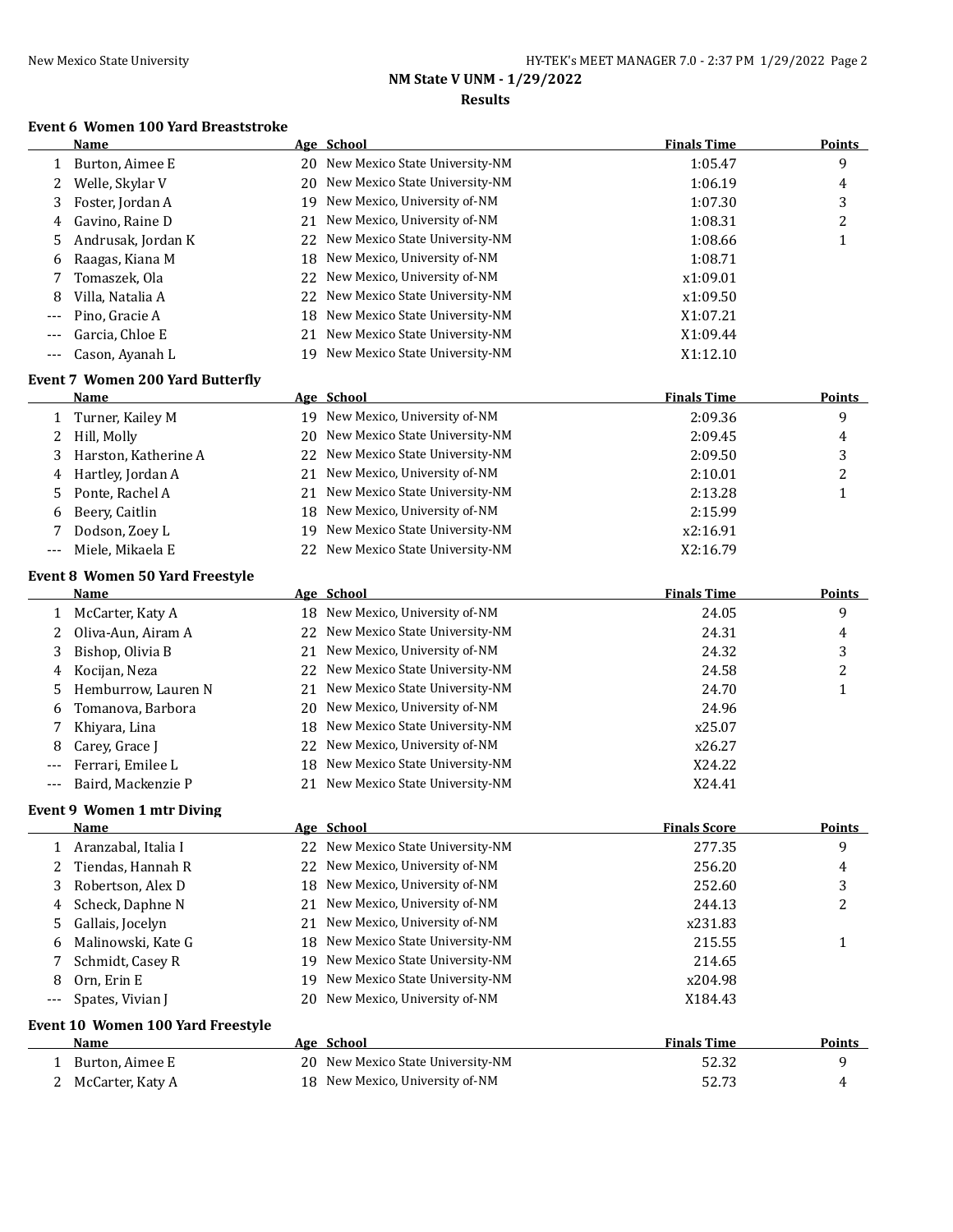# **NM State V UNM - 1/29/2022**

## **Results**

|              | (Event 10 Women 100 Yard Freestyle)         |    |                                   |                    |               |
|--------------|---------------------------------------------|----|-----------------------------------|--------------------|---------------|
|              | Name                                        |    | Age School                        | <b>Finals Time</b> | <b>Points</b> |
| 3            | Bishop, Olivia B                            |    | 21 New Mexico, University of-NM   | 52.81              | 3             |
| 4            | Hemburrow, Lauren N                         | 21 | New Mexico State University-NM    | 53.43              | 2             |
| 5            | Cratsenberg, Bella G                        |    | 19 New Mexico State University-NM | 53.62              | 1             |
| 6            | Olmstead, Marina M                          | 20 | New Mexico, University of-NM      | 54.54              |               |
| 7            | Villa, Natalia A                            | 22 | New Mexico State University-NM    | x55.00             |               |
| 8            | Andrle, Layni M                             | 19 | New Mexico, University of-NM      | x55.85             |               |
|              | Baird, Mackenzie P                          | 21 | New Mexico State University-NM    | X53.18             |               |
|              | Ferrari, Emilee L                           |    | 18 New Mexico State University-NM | X54.57             |               |
|              | <b>Event 11 Women 200 Yard Backstroke</b>   |    |                                   |                    |               |
|              | Name                                        |    | Age School                        | <b>Finals Time</b> | <b>Points</b> |
| 1            | Puhalski, Lindsay A                         |    | 19 New Mexico State University-NM | 2:04.38            | 9             |
| 2            | Boily-Dufour, Maude H                       | 21 | New Mexico State University-NM    | 2:05.69            | 4             |
| 3            | Ivanov, Anabel                              | 22 | New Mexico State University-NM    | 2:07.23            | 3             |
| 4            | Aoki, Mari A                                | 22 | New Mexico, University of-NM      | 2:07.85            | 2             |
| 5            | Deucher, Madison                            | 21 | New Mexico, University of-NM      | 2:11.58            | $\mathbf{1}$  |
| 6            | Hill, Molly                                 |    | 20 New Mexico State University-NM | x2:11.81           |               |
| 7            | Lyons, Paige M                              |    | 19 New Mexico, University of-NM   | 2:12.70            |               |
|              | Cervantez-Vanderlugt, Elizabeth I           |    | 18 New Mexico State University-NM | X2:09.55           |               |
|              | <b>Event 12 Women 200 Yard Breaststroke</b> |    |                                   |                    |               |
|              | <b>Name</b>                                 |    | Age School                        | <b>Finals Time</b> | <b>Points</b> |
| 1            | Andrusak, Jordan K                          |    | 22 New Mexico State University-NM | 2:28.01            | 9             |
| 2            | Welle, Skylar V                             |    | 20 New Mexico State University-NM | 2:28.55            | 4             |
| 3            | Raagas, Kiana M                             |    | 18 New Mexico, University of-NM   | 2:29.20            | 3             |
| 4            | Garcia, Chloe E                             | 21 | New Mexico State University-NM    | 2:30.20            | 2             |
| 5            | Tomaszek, Ola                               | 22 | New Mexico, University of-NM      | 2:33.78            | $\mathbf{1}$  |
| 6            | Gavino, Raine D                             | 21 | New Mexico, University of-NM      | 2:34.47            |               |
| ---          | Pino, Gracie A                              |    | 18 New Mexico State University-NM | X2:25.53           |               |
|              |                                             |    |                                   |                    |               |
|              | Event 13 Women 500 Yard Freestyle           |    |                                   |                    |               |
|              | Name                                        |    | Age School                        | <b>Finals Time</b> | <b>Points</b> |
| 1            | Moylan, Gracie G                            |    | 19 New Mexico, University of-NM   | 5:14.25            | 9             |
| 2            | Hartley, Jordan A                           | 21 | New Mexico, University of-NM      | 5:15.40            | 4             |
| 3            | Harston, Katherine A                        | 22 | New Mexico State University-NM    | 5:15.68            | 3             |
| 4            | Wilson, Marin D                             |    | 19 New Mexico, University of-NM   | 5:17.61            | 2             |
| 5            | Quintana, Brynn M                           |    | 18 New Mexico, University of-NM   | x5:18.17           |               |
| 6            | Batista, Camila S                           |    | 20 New Mexico, University of-NM   | x5:19.89           |               |
| 7            | Khiyara, Lina                               | 18 | New Mexico State University-NM    | 5:24.17            | 1             |
| 8            | Sicko, Millie                               | 18 | New Mexico State University-NM    | 5:25.04            |               |
| 9            | Dodson, Zoey L                              | 19 | New Mexico State University-NM    | x5:28.87           |               |
| ---          | Miele, Mikaela E                            | 22 | New Mexico State University-NM    | X5:28.45           |               |
|              | <b>Event 14 Women 100 Yard Butterfly</b>    |    |                                   |                    |               |
|              | Name                                        |    | Age School                        | <b>Finals Time</b> | <b>Points</b> |
| $\mathbf{1}$ | Olmstead, Marina M                          |    | 20 New Mexico, University of-NM   | 58.07              | 9             |
| 2            | Oliva-Aun, Airam A                          | 22 | New Mexico State University-NM    | 58.25              | 4             |
| 3            | Ponte, Rachel A                             | 21 | New Mexico State University-NM    | 58.72              | 3             |
| 4            | Foster, Jordan A                            | 19 | New Mexico, University of-NM      | 59.52              | 2             |
| 5            | Benkova, Laura                              | 21 | New Mexico, University of-NM      | 59.70              | 1             |
| 6            | Hill, Molly                                 | 20 | New Mexico State University-NM    | 59.73              |               |
| 7            | Turner, Kailey M                            |    | 19 New Mexico, University of-NM   | x1:00.83           |               |
|              |                                             |    |                                   |                    |               |